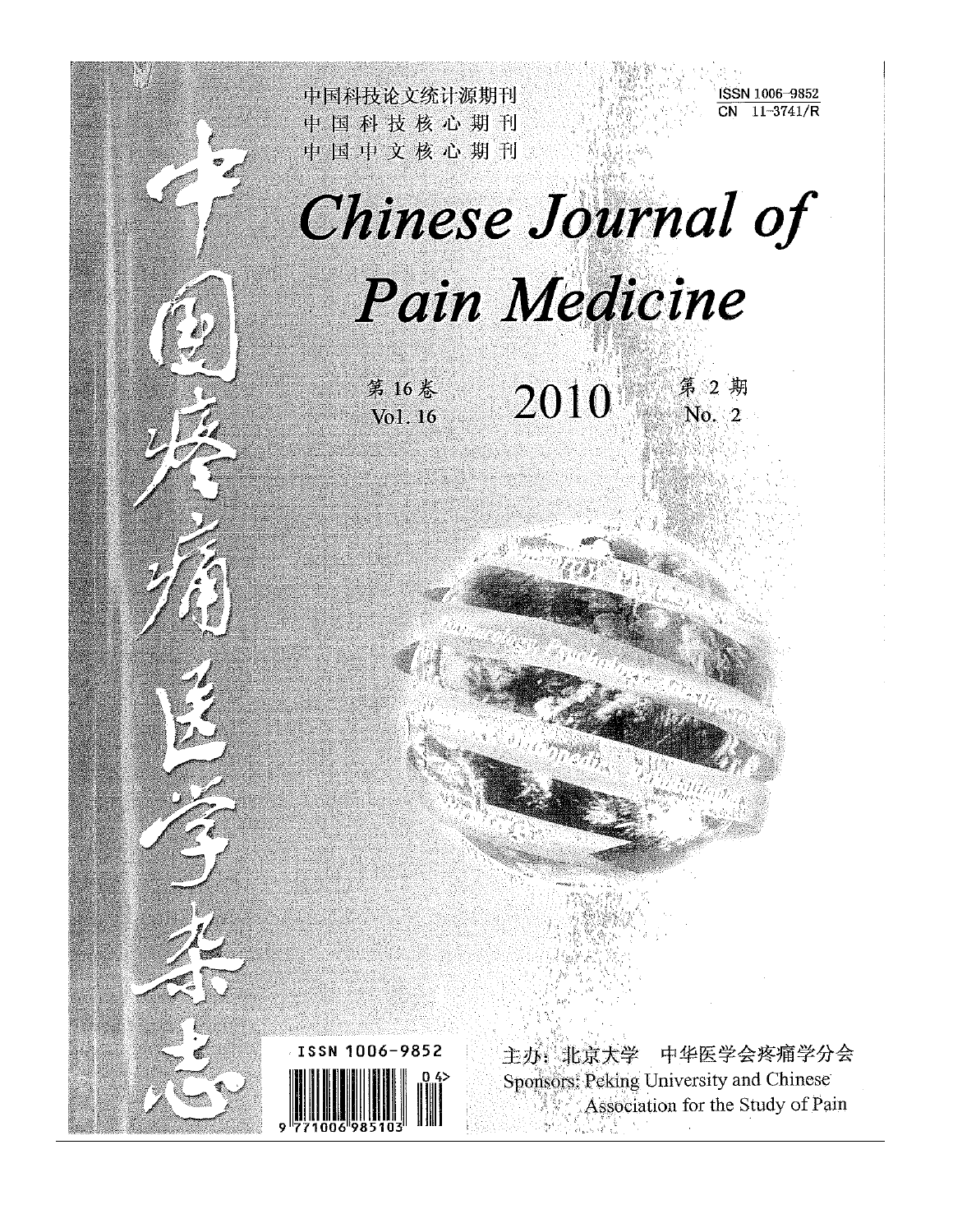# The Treatment of Lumbar Disc Herniation through Percutaneous Hydrodiscectomy

WANG Wen<sup>-1</sup>, YU Xiaotong<sup>-2</sup>, CUI Jianjun <sup>3,  $\Delta$ </sup>, WU Dasheng<sup>-4</sup>, LUO Fang<sup>-5</sup>, HUANG Youqing<sup>-6</sup>, LIU Jianying<sup>-1</sup>

( <sup>1</sup> Minimally Invasive Interventional Spinal Treatment Center/Department of Pain Medicine, Zhongguancun Hospital, Beijing 100080; <sup>2</sup> College of Medical Equipment and Food Science, University of Shanghai for Science and Technology, Shanghai 200093; <sup>3</sup> Department of Pain Medicine, Shengjing Hospital of China Medical University, Shenyang 110004; <sup>4</sup> Department of Pain Medicine, People's Hospital of Jilin Province, Changchun 130021; <sup>5</sup> Department of Pain Medicine, Beijing Tiantan Hospital, Capital Medical University, Beijing 100050; <sup>6</sup> Department of Pain Medicine, Second Affiliated Hospital of Kunming Medical University, Kunming 650101)

**Abstract:** Objective: To evaluate the clinical feasibility of percutaneous hydrodiscectomy in the treatment of lumbar disc herniation. Method: Between February and June 2009, 69 lumbar disc herniation patients who met inclusion criteria for the present study were selected from the Cooperative Medicine Center and underwent percutaneous hydrodiscectomy using SpineJet, manufactured by HydroCision Inc. of the United States, guided by C-arm X-ray, CT, or DSA. Therapeutic efficacy was observed and recorded on day 15, 30, 90, 150, 210, and 270 postoperatively. Results: Evaluated using the modified MacNab method, the rate of excellent or good response was 56.5%, 82.6%, 88.4%, 98.6%, 98.6%, and 98.6% on day 15, 30, 90, 150, 210, and 270, respectively. Therapeutic efficacy was directly correlated with time elapsed since the operation (*P* < 0.01). Conclusions: Percutaneous hydrodiscectomy is characterized by being simple to perform, easy to master, minimally invasive, does not affect the biomechanical stability of the spine, and does not entail serious complications.

**Key words:** SpineJet; lumbar disc herniation

<sup>-------------------------</sup> Δ Corresponding author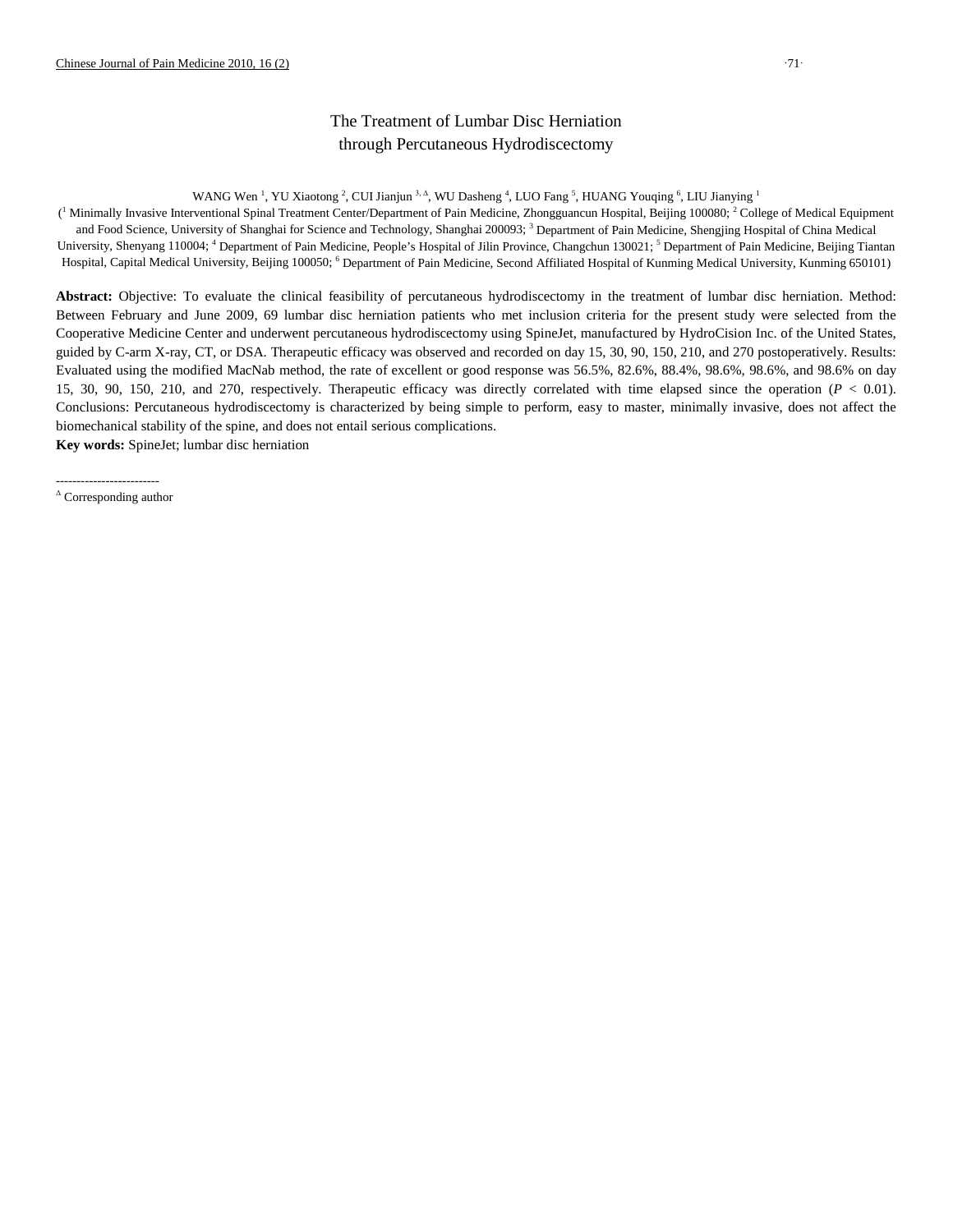Lumbar disc herniation is a common condition that is frequently encountered in clinical contexts. The primary cause underlying this condition is degeneration of a vertebral disc in which the fibrous ring degenerates at a faster rate than the nucleus pulposus which it surrounds, resulting in a bulging or herniated disc. In recent years, the various advantages of minimally invasive treatment—its small degree of trauma, genuine therapeutic efficacy, few complications, preservation of spinal column stability, and the small degree of pain suffered by the patient and quick recovery—have stimulated a rapid development in the minimally invasive treatment of lumbar disc herniation, which has been thoroughly welcomed by physicians. At present, minimally invasive treatment represents the current trend in the treatment of uncomplicated lumbar disc herniation  $(1)$ . In the past, a multitude of methods, including chemical and physical approaches, were used clinically. While these approaches were fairly effective, they entailed a number of undesirable aspects  $(2-11)$ . Hence, clinical physicians continued searching for safer, more effective, less invasive approaches.

In 2003, the U.S. FDA approved the use of HydroCision Inc.'s SpineJet in performing percutaneous hydrodiscectomy, as a nonthermogenic liquid-jet-based discectomy approach. As yet, there have been no reports from China regarding the use of the SpineJet in the treatment of lumbar disc herniation. Since February 2009, the authors have been the first physicians in China to perform percutaneous hydrodiscectomy, achieving very optimal response rates in our treatment of lumbar disc herniation. Treatment results for 69 patients for whom complete data is available, out of 93 patients with lumbar disc herniation treated at the Cooperative Medicine Center between February and June 2009, are reported below.

## **Data and Methods**

1. General data: 69 patients with a confirmed diagnosis of uncomplicated lumbar disc herniation presented, in accordance with criteria established by McCulloch<sup> $(12)$ </sup> in 1980, with: (1) leg pain exceeding lumbar pain; (2) paresthesia and the like specific, radiculopathy symptoms; (3) a score of 50% below normal on straight-leg leg-lift test; (4) abnormal tendon reflex; and (5) a positive score on an intensified test. 49 patients were male and 20 were female. Their ages were 18 – 65 years, with an average age of 40.9 years. Duration of illness ranged from 3 – 13 years, with an average of 3.5 years. Of these 69 patients, there were 47 cases of single-level herniation, 20 cases of two-level herniation, and 2 cases of three-level herniation. Involved were L3/4: 18 discs; L4/5: 46 discs; and L5/S1: 29 discs. 44 discs were herniated to the left, 37 discs were herniated to the right, and 12 discs had medial herniations. Herniations extended from 3 to 6 mm past the posterior border of the vertebra, with an average distance of 4.8 mm.

Inclusion criteria: Patients who met the following 4 criteria were enrolled as subjects of observation: (1) patient meets the criterion established by McCulloch in 1980 of no improvement in patient's clinical symptoms after conservative treatment for  $\geq$  3 months; (2) pathological changes shown by MRI or CT are consistent with patient's clinical symptoms; (3) patient's intervertebral distance  $\geq$  50%; (4) patient's herniation extends  $\leq 6$  mm past posterior border of vertebra.

Exclusion criteria: Any patient having any of the following was excluded: (1) mixed-type spinal canal stenosis; (2) lumbar spondylolisthesis; (3) migrated nucleus pulposus; (4) major organ dysfunction; (5) psychiatric abnormality; (6) a history of physical or chemical intervertebral disc treatment; (7) other complicating symptoms (such as cauda equina syndrome).

2. Treatment method: The following surgical equipment was used: (1) SpineJet, manufactured by HydroCision Inc. of the United States; (2) C-arm X-ray/CT/DSA; (3) multiparameter electrocardiographic monitor.

Patients were placed on operating table in the prone position with a 15-cm-high support beneath the lower abdomen. Life signs were continuously monitored and recorded. Positioning was accomplished with C-arm X-ray/CT/DSA. Puncture sites were selected on an individual basis. Routine disinfection was performed, the patient was covered with a sterile

surgical towel, and local anesthetic was applied to the selected puncture site. Needle insertion was generally performed at a point 8 – 10 cm to the side of the spinous process at an angle of approximately 45° to the sagittal plane. The procedure can be divided into three parts: Step one: The percutaneous needle travels directly to the triangular safe zone, passes through the fibrous ring, and enters the nucleus pulposus. Frontal imaging is used to ensure that the point of the needle does not cross the midline of the spinous process; lateral imaging ensures that the point of the needle is positioned at the posteromedial one third of the disc. Step two: Before a number two trocar, guided by percutaneous needle, is inserted through the skin, an incision of approximately 1 cm in length has to be made in the skin in order to ensure that the number two trocar can be twisted smoothly layer by layer through the triangular safe zone. At this point, if the patient is not experiencing discomfort in his or her lower extremities, the number two trocar can be forcefully twisted through the fibrous ring and into the nucleus pulposus, which should be accompanied by a noticeable sensation of popping through a barrier. Step three: The nut on the upper end of the number two trocar is twisted off, and a number three trocar is inserted over the number two trocar and slowly twisted while being pushed forward towards the triangular safe zone, gradually making contact with the fibrous ring. When contact is made, if the patient is not experiencing abnormal sensation in his or her lower extremities, the number three trocar can be forcefully twisted into the nucleus pulposus. The point of the number three trocar, located in the posteromedial one third of the disc, will be visible by means of C-arm lateral imaging (see figure 1). Frontal imaging or CT scan establishes that the point of the number three trocar is located within the nucleus pulposus (see figure 2). The smaller the angle of the incision, the closer the head of the SpineJet can be brought to the herniated part of the disc, and the larger the angle, the farther the head of the SpineJet will be from the herniated part of the disc. After a circular saw is inserted into the trocar, the fibrous ring is cut open, and the head of the SpineJet is inserted into the trocar, being gradually advanced by means of pushing, pulling, and twisting, while cutting and vacuuming up nucleus pulposus tissue. When the SpineJet offers a noticeable sensation of looseness and emptiness while the head of the SpineJet is within the disc, this indicates: nucleus pulposus volume, quantity, and pressure have been reduced and the objective of the procedure has been achieved. Discectomy time is generally 3 minutes. It is also possible to check the nucleus pulposus tissue in the collection bottle, ascertaining that it has turned the water from clear to turbid, resembling rice soup, and containing a fairly large number of nucleus pulposus particles. At this point, the patient's primary complaint—pain symptoms in the lumbar region and lower extremities prior to the operation—will have significantly abated. After the completion of discectomy, the patient's wound was stitched, dressed, and bandaged, and the procedure was concluded.

Postoperatively, we routinely prescribed a dehydrating agent for 3 days, antibiotics for 3 days, and in-bed recumbency  $3 \ge$  hours. After 24 hours, patients were permitted to perform straight-leg leg-lift exercises. For the first 3 months, patients were required to wear a back brace during activity.

3. Response evaluation: Follow-up tracking was performed by telephone, in accordance with the modified MacNab method  $(13)$ , on day 15, 30, 90, 120, 150, and 270, respectively. Evaluation criteria: (1) Excellent: no pain, unrestricted movement, patient extremely satisfied; (2) good: occasional pain in the lumbar region or lower extremities but not affecting work or daily life; a significant improvement over preoperative condition; patient satisfied; (3) fair: significant functional improvement; however, from time to time, the patient experiences intermittent pain of a degree that can be "tolerated," having a slight impact on work and life; patient fairly satisfied; (4) poor: no improvement with regard to pain or functionality; patient unsatisfied.

4. Statistical analysis: SPSS 11.5 statistical software was used. The  $\chi^2$  test was employed for count data. The relationship between efficacy and postoperative time was analyzed by means of linear regression. A difference was statistically significant when  $P < 0.05$  and extremely statistically significant when *P* < 0.01.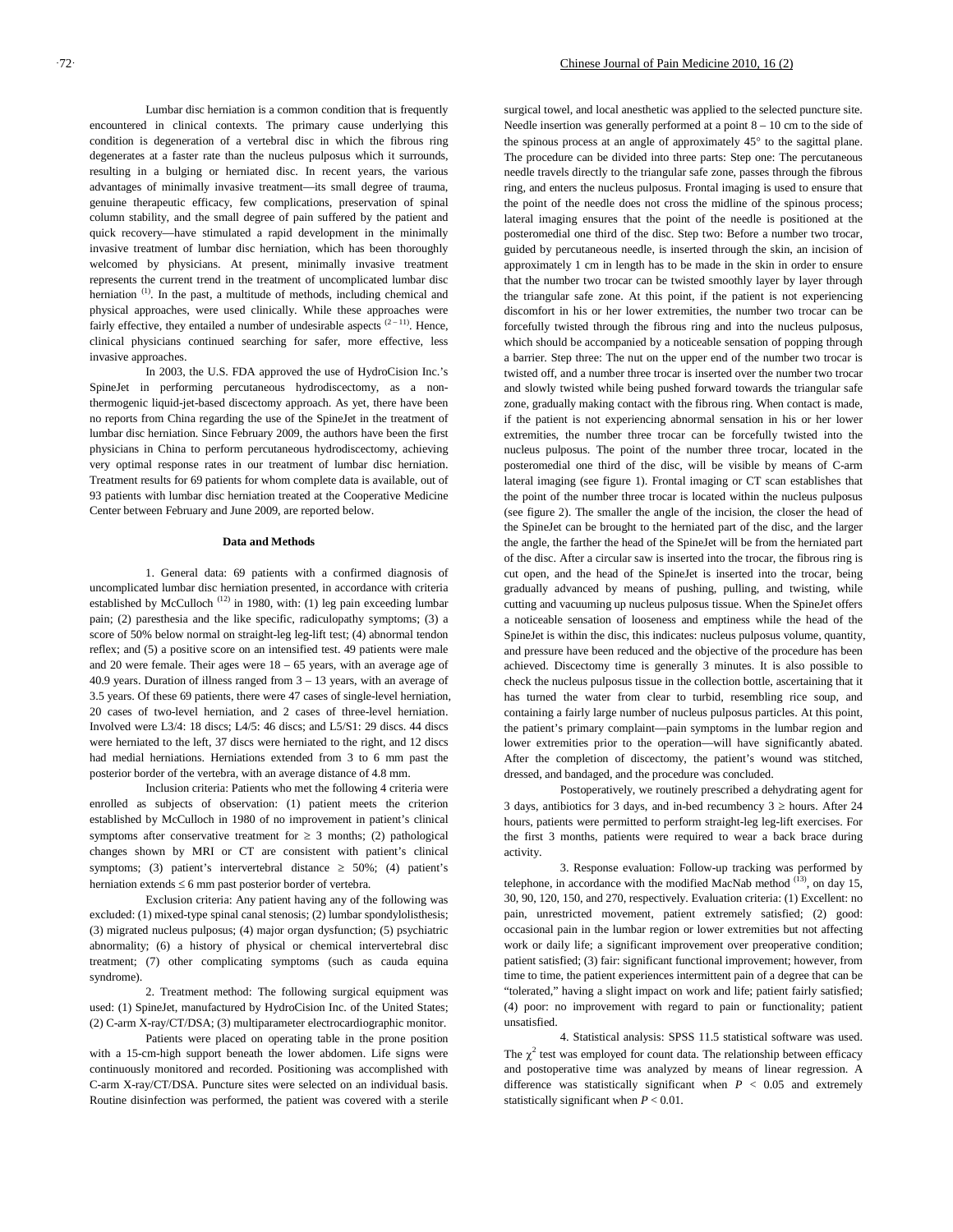Chinese Journal of Pain Medicine  $2010, 16(2)$  73



Figure 1 Position determined by C-arm X-ray



Figure 2 Positioning under the guidance of CT

64

#### **Conclusion**

Operating time per level: 20 min – 42 min. On average, each level took 28 min. Duration of inpatient hospitalization was 2 – 42 days, with an average hospital stay of 7.5 days. Shortest period of in-bed recumbency: patient dismounted bed immediately after procedure. Longest period of in-bed recumbency: 7 hours. Average period of inbed recumbency: 3.8 hours. Evaluated using the modified MacNab method, the rate of excellent or good response was 56.5%, 82.6%, 88.4%, 98.6%, 98.6%, and 98.6% on postoperative day 15, 30, 90, 150, 210, and 270, respectively (see table). It was determined by  $\chi^2$  test that response on postoperative day 30 was greater by an extremely significant degree than on postoperative day 15 ( $\chi^2 = 12.03$ ,  $P = 0.007$ < 0.01), response on postoperative day 90 was not significantly greater than on postoperative day 30 ( $\chi^2$  = 4.275, *P* = 0.233), response on postoperative day 150 was significantly greater than on postoperative day 90 ( $\chi^2$  = 8.026, *P* = 0.045 < 0.05), response on postoperative day 210 was not significantly greater than on postoperative day 150 ( $\chi^2$  = 7.303,  $P = 0.063$ ), and that response on postoperative day 270 showed no further improvement of a significant degree over that on postoperative day 210 ( $\chi^2$  = 2.126, *P* = 0.345). The relationship between efficacy and postoperative time was subjected to linear regression analysis. Using the F significance test, it was found that  $F =$ 128.949,  $P = 0.000 < 0.01$ , the regression equation was significant, and efficacy was directly correlated with postoperative time. There were two cases in which outcomes were fairly poor: In one case, intervertebral distance was 50% of normal and the degenerated portion of the disc was calcified. In another case, postoperative complicating disc space infection occurred. In the former case, the patient's outcome was evaluated as "fair" at postoperative day 90 and as "good" on day 150 during the follow-up period. In the latter case, after the patient had been under observation for 270 days, improvement began to be shown, and outcome was assessed as "fair."

Number of Excellent | Good | Fair | Poor | Excellent or days after Patients Rate Patients (n) Rate (%) Patients (n) Rate (%) Patients (n) Rate (%) good rate procedure 40.6  $2.9$  $56.5$  $24.6$  $\overline{22}$  $31.9$ 28  $\overline{z}$ 15 days  $\overline{17}$  $\overline{\mathbf{2}}$  $2.9$  $82.6^{\circ}$ 30 days  $39.1$ 30  $43.5$ 10 14.5 27 90 days  $10.1$  $\mathbf{1}$  $1.4$ 88.4 39 56.5 22 31.9 7 150 days  $98.6**$ 69.6 20  $29.0$ 1  $1.4$ 48 210 days 98.6 59 85.5  $\overline{9}$  $13.0$  $\mathbf{1}$  $1.4$ 98.6 270 days  $92.8$ 4  $5.8$  $1.4$ 

| Table | Efficacy at various points in time following procedure (number of patients, %) |  |  |  |  |
|-------|--------------------------------------------------------------------------------|--|--|--|--|
|       |                                                                                |  |  |  |  |

\* : Postoperative day 30 compared with postoperative day 15 using  $\chi^2$  test,  $P = < 0.01$ .

\*\* : Postoperative day 150 compared with postoperative day 90, *P* < 0.05.

## **Discussion**

With the uninterrupted development of medical science and technology, an increasing number of minimally invasive and interventional techniques have displayed their skills in the field of minimally invasive spinal surgery; all offer different degrees of efficacy. Percutaneous discectomy was first reported by Hijikata in

1975. In 1985, Onik improved discectomy, creating an automated percutaneous discectomy system with a success rate of 66% - 80% <sup>(14)</sup>. In 2003, the SpineJet, manufactured by HydroCision Inc., was used clinically. Subsequently, this technology has been used in 19 countries in succession, and an accumulated total of over 20,000 clinical patients have been cured using this treatment. In February 2009, this technology was clinically used in China for the first time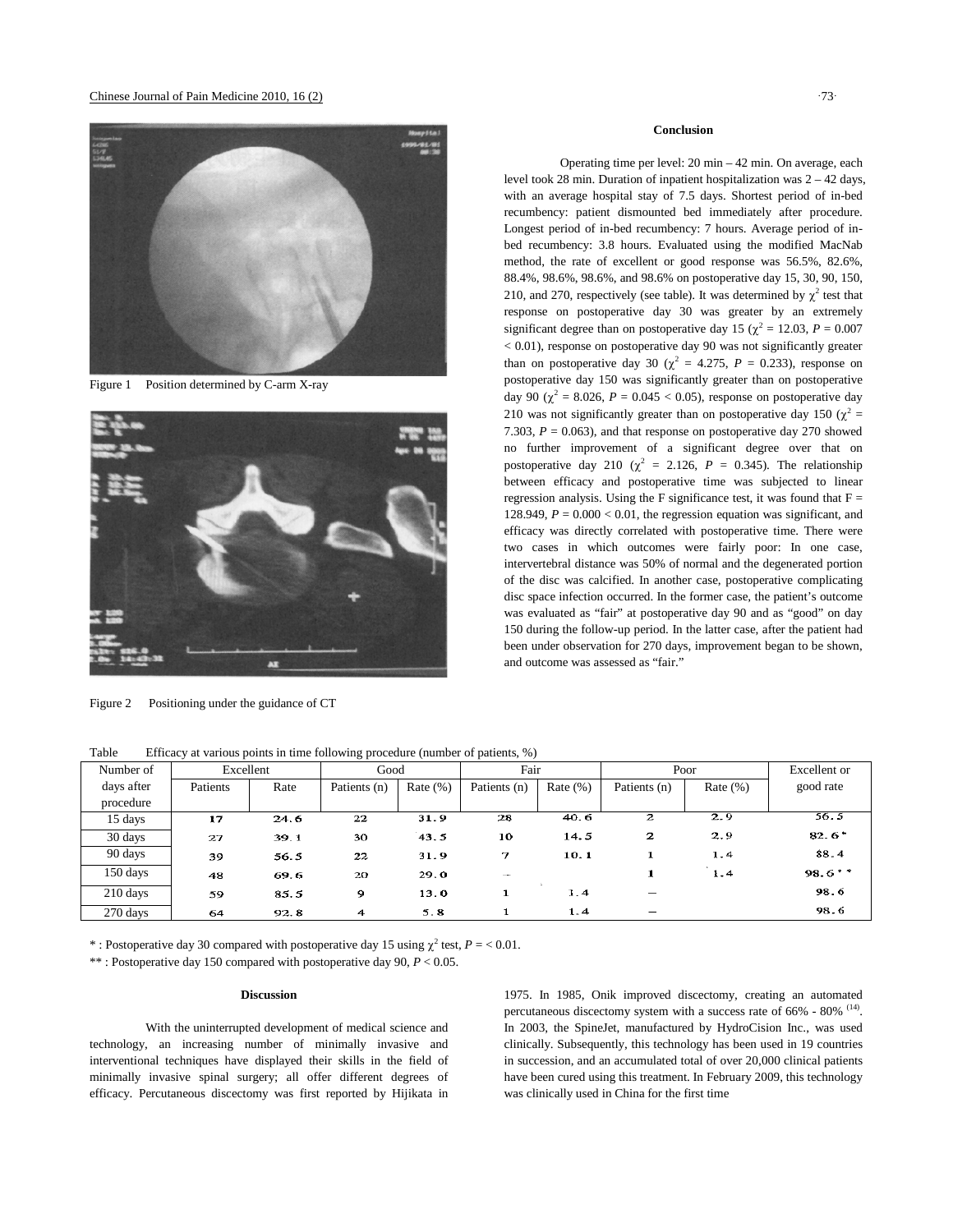by the authors. As of the end of June 2009, we had performed procedures on an accumulated total of 93 clinical patients. In the present paper, we report our evaluation of treatment and efficacy in those 69 patients for whom complete data is available. Clinical observation shows that percutaneous hydrodiscectomy is significantly effective. The excellent or good rate gradually reached 98.6% by the  $150<sup>th</sup>$  day after surgery, treatment response was directly correlated with time elapsed since the procedure, and results show that the efficacy of this technique is superior to that of any other currently available minimally invasive treatment.

Hydrodiscectomy is a mechanical cutting technique without causing concerns about the damage resulting from physical and chemical factors to the intervertebral disc, and, in particular, the cartilaginous end plate. The greatest advantage of hydrodiscectomy is that it can achieve optimal reduction in pressure in patients with severe symptoms and comparatively large herniations. In particular, with a surgeon employing CT guidance to control the direction of the SpineJet, disc material at the posterior and inferior corners on either side can be cut and vacuumed away completely, something that is very hard to achieve with other minimally invasive techniques. The present data shows: hydrodiscectomy not only delivers very optimal results in terms of reducing pressure while preserving the intervertebral disc, it also preserves the biomechanical stability of the spine and entails matchlessly few complications. This is the objective, and the concept, that has been jointly pursued by both clinical physicians and patients.

The core technique involved in hydrodiscectomy is the targeted cutting and vacuuming of the nucleus pulposus. Hence, in addition to a correct understanding of when the procedure is indicated, the physician must do a sound job of preoperative planning. Penetration, cutting and vacuuming should be performed under CT guidance with the entry at specific layer and location (see figure 2). If conditions do not permit the use of CT guidance, the procedure may also be performed using DSA or C-arm X-ray (see figure 1). Threedimensional reconstruction of spiral CT imaging helps physicians to more accurately determine puncture locations, makes operations safer, and further helps improve treatment efficacy.

In the present group of patients, one of the cases in which outcome was fairly poor resulted from the fact that (1) it took place at the beginning of the surgeries, when the authors were inexperienced at performing this procedure; and (2) the patient insisted that this method be used. It was determined through follow-up that the patient's response had improved to "fair" by day 90 and to "good" by day 150. However, in fact, this case represents an instance where the indications for performing the procedure were not understood correctly, and should be taken as a cautionary lesson! Thus, correctly understanding when surgery is indicated is a precondition for ensuring the effectiveness of the procedure. In another case, the patient had complicating disc space infection, which caused the outcome of the procedure to be unsatisfactory. In this case, after 270 days of observation, the patient showed improvement and the patient's response was upgraded to "fair."

Analysis of the relationship between efficacy and postoperative time in this group of patients has yielded the following: the rate of excellent or good response was 56.5% on postoperative day 15; response on postoperative day 30 was greater by an extremely significant degree than on postoperative day 15, with the rate of excellent or good response reaching  $82.6\%$  ( $P < 0.01$ ); and response was temporarily stable at a rate of 82.6% - 88.4% from postoperative day 30 to postoperative day 90. From postoperative day 90 to day 150 during the follow-up period, response again undertook a striking improvement  $(P < 0.05)$ , with the rate of excellent or good response reaching 98.6%. Follow-up was continued until day 270, during which

# 74 Chinese Journal of Pain Medicine 2010, 16 (2)

period it was found that the rate of excellent or good response remained basically stable at 98.6%. The authors speculate that this may be due to the fact that although nerve root pressure is relieved after discectomy (see figures 3 and 4), inflammatory substances and Substance P are still present and require a definite amount of time to break down and be eliminated, and hence the patient's symptoms are not relieved noticeably. However, after the compression symptoms have been relieved, and after neuronal nutrition and blood supply have gradually been restored to normal, inflammatory substances and Substance P are absorbed and metabolized, and nerves which had been compressed repair themselves after a period of time. Thus, with the passage of time, the patient's clinical symptoms gradually improve and lift to a significant degree. Furthermore, the fact that this procedure is only mildly invasive, takes a short time, interferes to an extremely small degree with a patient's overall internal environment, basically does not affect the biomechanical stability of the spine, and does not involve interfering factors such as physical or chemical factors which are damaging to cartilaginous end plates, all serve to make this approach one that is safe, reliable, and practical. The evaluation that hydrodiscectomy offers truly stable efficacy should, based on the present data, apply to the period of time starting at postoperative day 90 and thereafter. Of course, the results of this observation also suggest to the clinical physician that after cutting and vacuuming have been completed and the number two trocar is being withdrawn, an antiinflammatory steroid/analgesic liquid compound can be injected when the trocar is near the nerve root, in order to reduce radiculopathic inflammation and edema. The possibility of further improving shortterm therapeutic efficacy awaits further clinical observation.



Figure 3 Preoperative image



Figure 4 Image on postoperative day 5